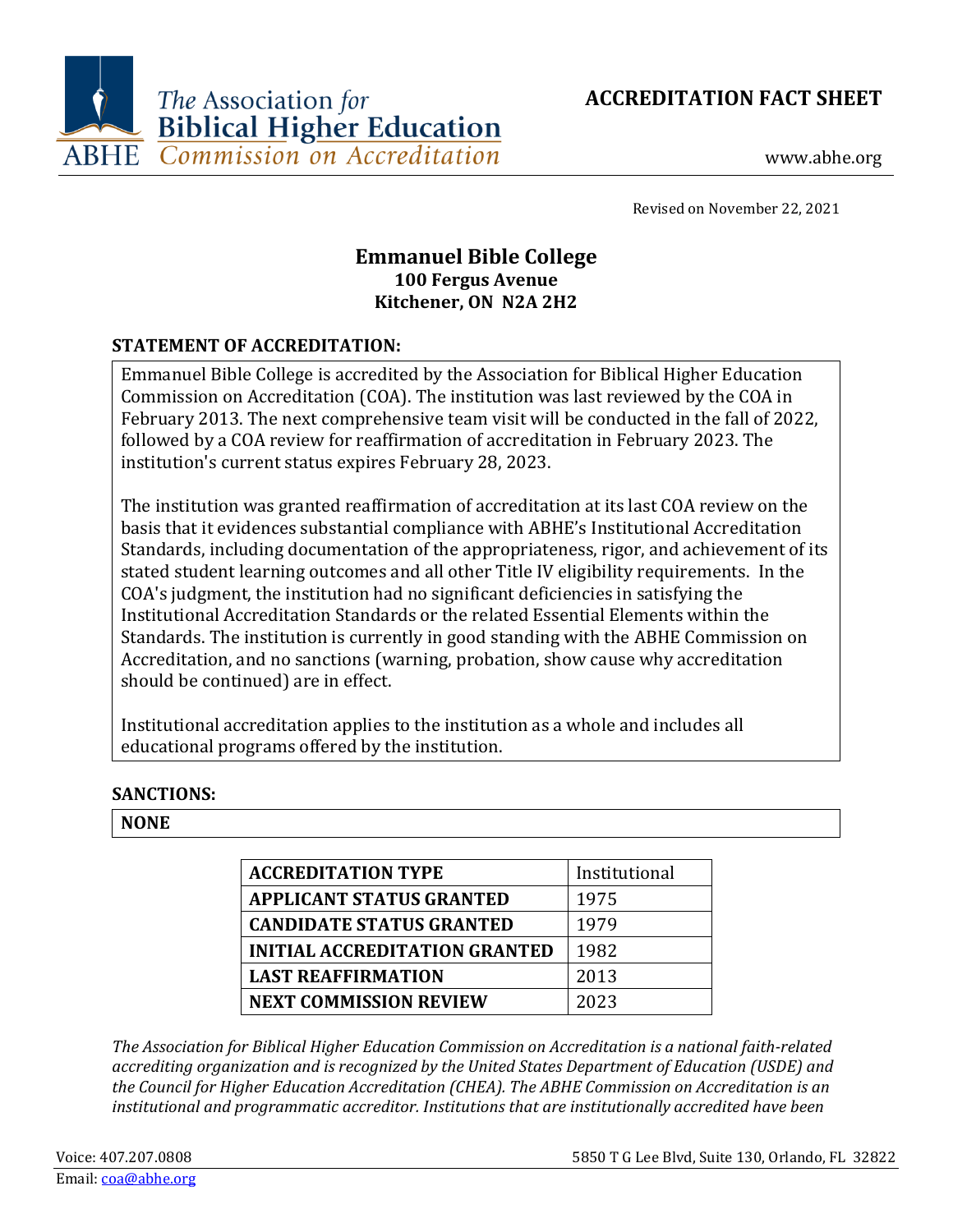*examined as a whole. Institutions that are programmatically accredited have specific programs that have been reviewed in light of ABHE standards. This statement of accreditation information is the Commission's official statement of an institution's accredited status.*

#### **ACCREDITATION DECISIONS:**

| <b>DATE</b> | <b>ACTION</b>                                                             |
|-------------|---------------------------------------------------------------------------|
| June 2020   | Approved substantive change to initiate first degree program where 50% or |
|             | more is available via distance education (online)                         |

*Includes the following: applicant status, candidate status, initial accreditation, reaffirmation of accreditation, sanction, substantive change approval - last 5 years. Please see the "Policy on Communication of Accreditation Decisions" in the COA Manual.*

#### **APPPROVED DELIVERY METHODS:**

| TYPE:                             | <b>APPROVAL:</b>                                        |
|-----------------------------------|---------------------------------------------------------|
| Distance Education (online)       | The institution is authorized to offer up to 100% of an |
|                                   | academic program via distance education (online).       |
| <b>Correspondence Education</b>   | The institution is authorized to offer up to 49% of an  |
|                                   | academic program via correspondence education.          |
| <b>Competency-Based Education</b> | The institution is authorized to offer up to 49% of an  |
|                                   | academic program via competency-based education by      |
|                                   | the course/credit approach or direct assessment.        |

*Please see the "Policy on Alternative Academic Patterns" in the COA Manual.*

#### **APPROVED OFF-CAMPUS LOCATIONS:**

| <b>TYPE</b>           | <b>ADDRESS</b>                                |
|-----------------------|-----------------------------------------------|
| <b>Extension Site</b> | 1388 Third Street, St. Catharines, ON L2R 6P9 |

*A branch campus is an additional location of an institution that is geographically apart and independent of the main campus of the institution and (1) is permanent in nature;(2) offers courses in educational programs leading to a degree, certificate, or other recognized educational credential;(3) has its own faculty and administrative or supervisory organization; and (4) has its own budgetary and hiring authority. An additional location is a facility that is geographically apart from the main campus of the institution and at which the institution offers at least 50% of a program through classroom courses, hybrid courses, or a combination of both. An additional location may qualify as a branch campus and be subject to requirements pertaining to branch campuses. An extension site is an off-campus location where less than 50% of a degree program may be earned by classroom courses, hybrid courses, or a combination of both.*

### **APPROVED EDUCATIONAL PROGRAMS:**

| DEGREE/DIPLOMA/CERTIFICATE                | PROGRAM (MAJOR/CONCENTRATION)                |
|-------------------------------------------|----------------------------------------------|
| <b>Mountaintop Certificate</b>            |                                              |
| <b>Christian Foundations Certificate</b>  |                                              |
| Diploma in Biblical Studies               |                                              |
| Christian Ministry Support Worker Diploma | <b>Biblical Studies</b>                      |
| <b>Bachelor of Religious Education</b>    | <b>Biblical Studies/Counseling</b>           |
| <b>Bachelor of Religious Education</b>    | Biblical Studies/General Arts                |
| <b>Bachelor of Religious Education</b>    | <b>Biblical Studies/Professional Studies</b> |
| <b>Bachelor of Theology</b>               | <b>Biblical Studies/Christian Ministries</b> |